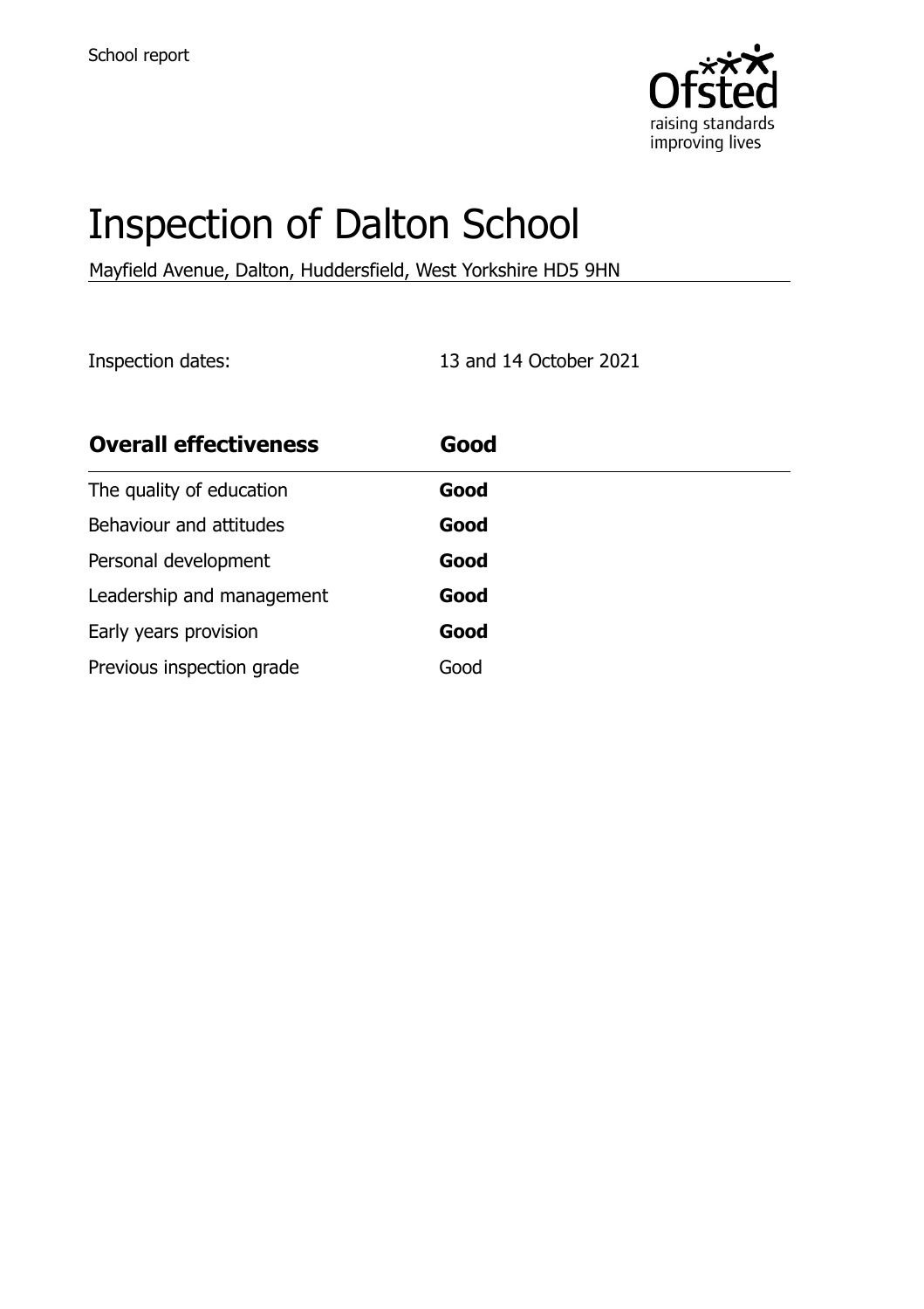

# **What is it like to attend this school?**

Leaders want all pupils to achieve well.

Pupils are well cared for and valued. Staff know their pupils well and have good relationships with them. They encourage pupils to believe in themselves. Pupils enjoy coming to school.

Most pupils work hard in lessons. They take pride in their work. Pupils behave well. They like the rewards that they receive for good behaviour. Pupils are courteous and respectful. They listen well to their teachers.

Pupils say that they feel safe. They say that bullying is rare and inspectors agree. Pupils are confident that staff will deal with any incidents of bullying if it happens. Pupils told inspectors that they can speak to staff, including those who run 'Honeysuckle', if they have any worries or concerns. Playtimes and lunchtimes are well organised. Pupils play well together.

Leaders ensure that pupils receive a range of opportunities to broaden their horizons. Pupils spoke excitedly about their residential visits to Robinwood and learning to be independent. They value breakfast club and after-school clubs such as football and art.

#### **What does the school do well and what does it need to do better?**

Leaders have taken action to improve the curriculum in many subjects, including art, mathematics and history. Knowledgeable subject leaders have ensured that wellsequenced plans are in place. Teachers have received high-quality subject training through the school's learning communities. They are clear about what pupils should learn and when. Teachers break down what pupils need to know into small steps. Teachers purposely revisit taught content. Consequently, this helps pupils to develop a secure understanding in these subjects.

The provision for pupils with special educational needs and/or disabilities (SEND) is effective. The special educational needs and disabilities coordinator (SENCo) works well with teachers and teaching assistants to plan the detailed support for pupils with SEND. Teachers use these support plans to adapt their teaching. As a result, pupils with SEND access the same ambitious curriculum as their peers.

Recently, leaders have implemented a new phonics programme. This is because they had identified some weaknesses in pupils' reading which had started to emerge prepandemic.

All staff have received training in how to teach phonics, and it is early days in the new programme's implementation. However, there is work to do to ensure that some of the weakest readers in key stage 1 are as well supported as they need to be.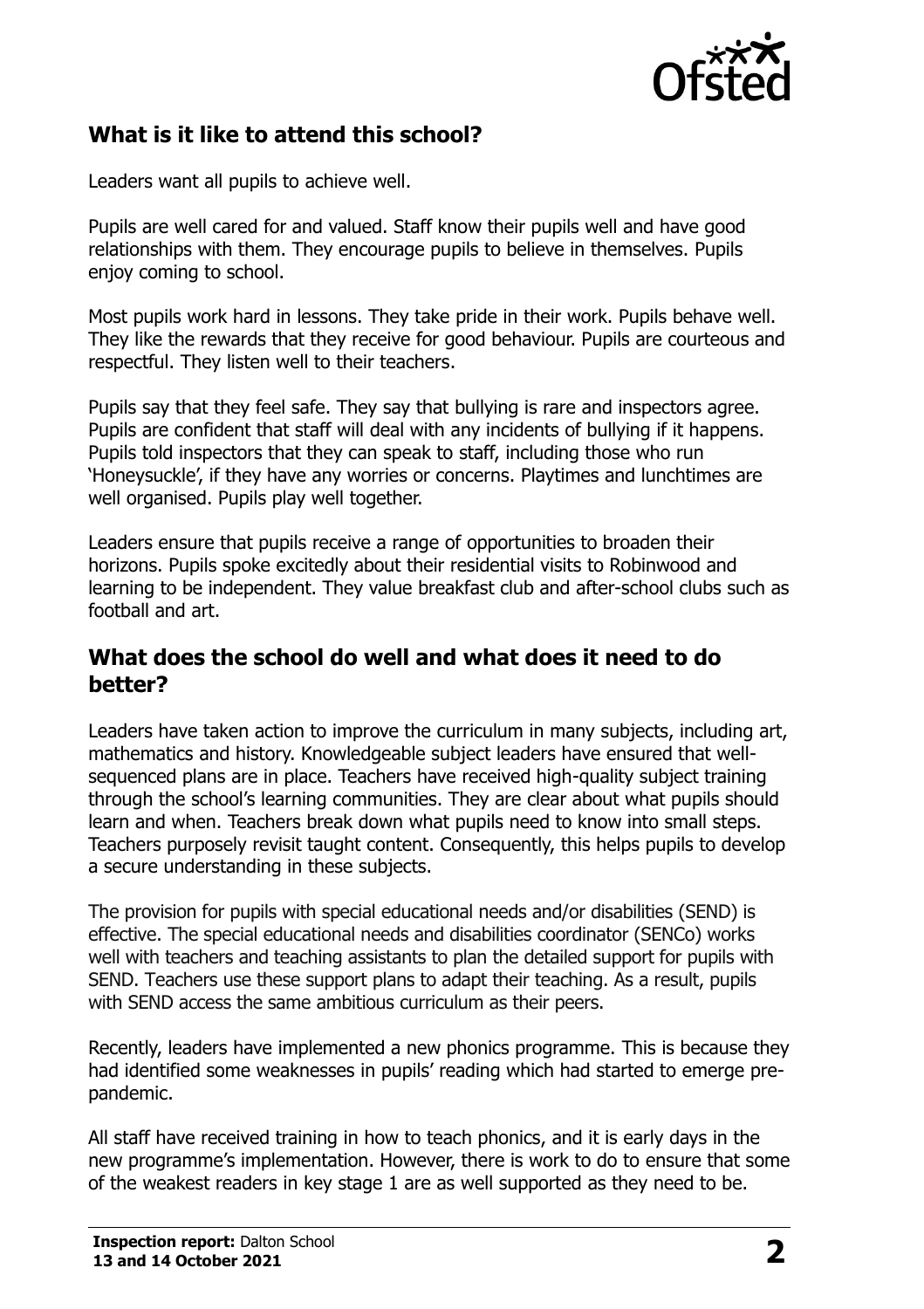

Leaders have introduced several reading strategies to prioritise reading across the school. These are helping to develop pupils' love of reading. Many pupils say they enjoy reading. However, some pupils in key stage 2 who struggle with reading do not receive the precise support that they need to catch up quickly. As a result, some pupils are not reading as accurately and fluently as they should.

Staff in the early years plan activities that cater both for children's developing needs and their natural interests. Children socialise well. They learn to take turns. Children listen and follow instructions well. Staff model good speaking and listening to the children when they share stories and books. Children are helped to develop their communication skills. Children count and use mathematical language with growing confidence. During the inspection, children were excitedly measuring worms to find the longest one. Staff keep parents well informed. Parents value the support that they receive to help their children with learning.

Pupils' personal development is a key focus. Leaders ensure that there are opportunities for pupils' personal development. During assemblies, and personal, social and health lessons, pupils discuss different moral issues. They are clear about the difference between right and wrong. Pupils have many opportunities to develop their social and leadership skills. They take on leadership roles such as student councillors and play leaders.

Staff are clear that leaders support their well-being effectively and are mindful of their workload. Most are proud to work at the school.

Governors are committed to the school and visit regularly. They know the school's strengths and most of the areas that need to improve. However, they are less certain about what leaders are doing to help the weakest readers improve their reading.

# **Safeguarding**

The arrangements for safeguarding are effective.

Leaders and governors make sure that safeguarding has a high priority. They ensure that pupils are safe in the school. Leaders have robust systems in place for safeguarding pupils. Staff receive regular safeguarding training. They are knowledgeable about the community they serve. Staff are aware of the potential risks that pupils might face. Leaders work effectively with external agencies to support vulnerable pupils and families. Pupils are taught how to keep themselves safe, including when using the internet.

# **What does the school need to do to improve?**

#### **(Information for the school and appropriate authority)**

■ The school's early reading curriculum is not as effective as it needs to be in making sure that all pupils learn to read as soon as they should. Some pupils do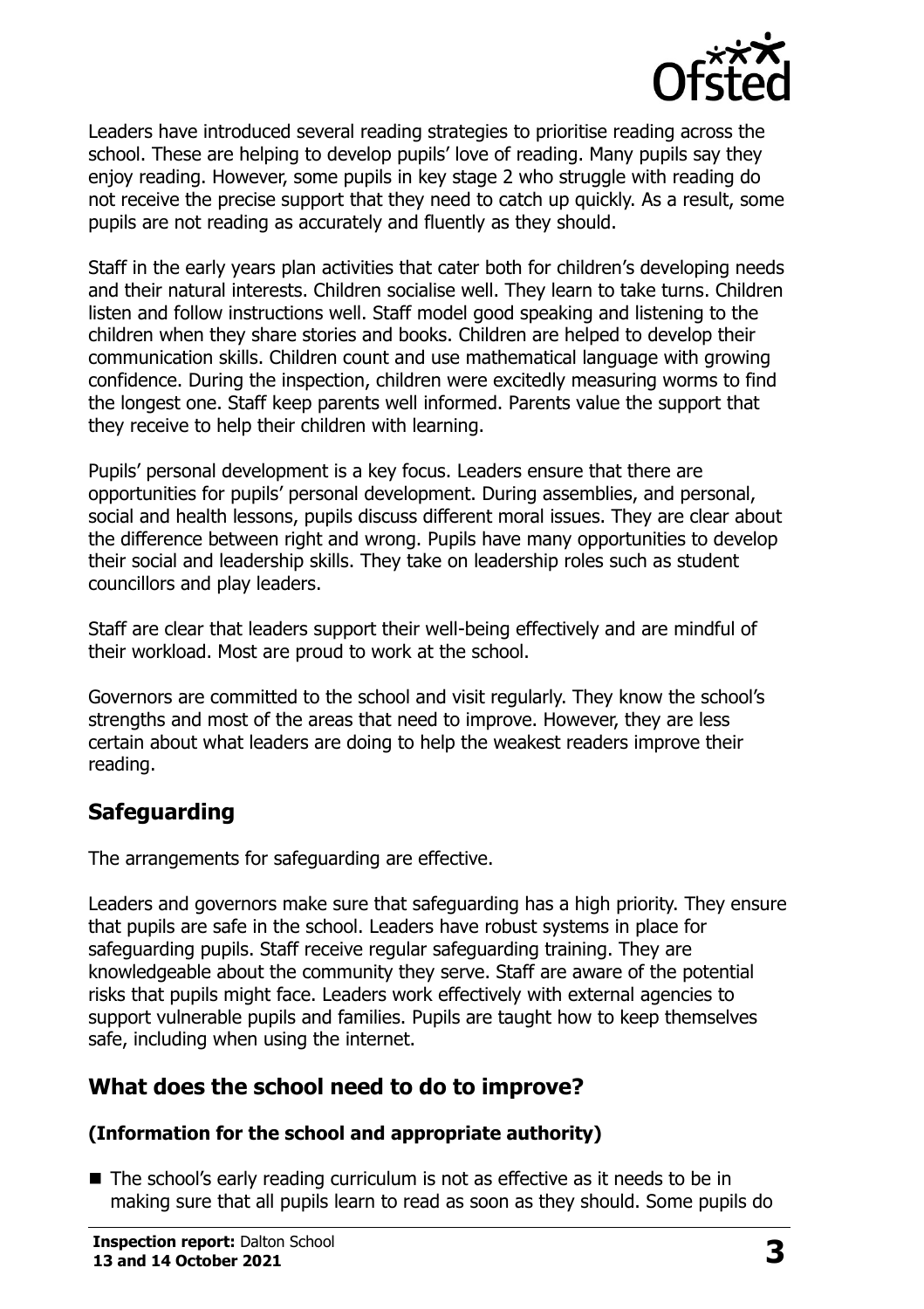

not secure the basics in early reading. Leaders should ensure that the school's new phonics programme is implemented effectively so that pupils quickly catch up with the expectations of the chosen programme. They should ensure that pupils gain the knowledge they need to become fluent readers by the end of key stage 1.

■ Some pupils in key stage 2 do not read with accuracy and fluency. Leaders need to ensure that key stage 2 pupils who struggle to read receive effective and precise support so that they can catch up quickly and become fluent and confident readers.

## **How can I feed back my views?**

You can use [Ofsted Parent View](http://parentview.ofsted.gov.uk/) to give Ofsted your opinion on your child's school, or to find out what other parents and carers think. We use information from Ofsted Parent View when deciding which schools to inspect, when to inspect them and as part of their inspection.

The Department for Education has further quidance on how to complain about a school.

If you are the school and you are not happy with the inspection or the report, you can [complain to Ofsted.](http://www.gov.uk/complain-ofsted-report)

### **Further information**

You can search for [published performance information](http://www.compare-school-performance.service.gov.uk/) about the school.

In the report, '[disadvantaged pupils](http://www.gov.uk/guidance/pupil-premium-information-for-schools-and-alternative-provision-settings)' refers to those pupils who attract government pupil premium funding: pupils claiming free school meals at any point in the last six years and pupils in care or who left care through adoption or another formal route.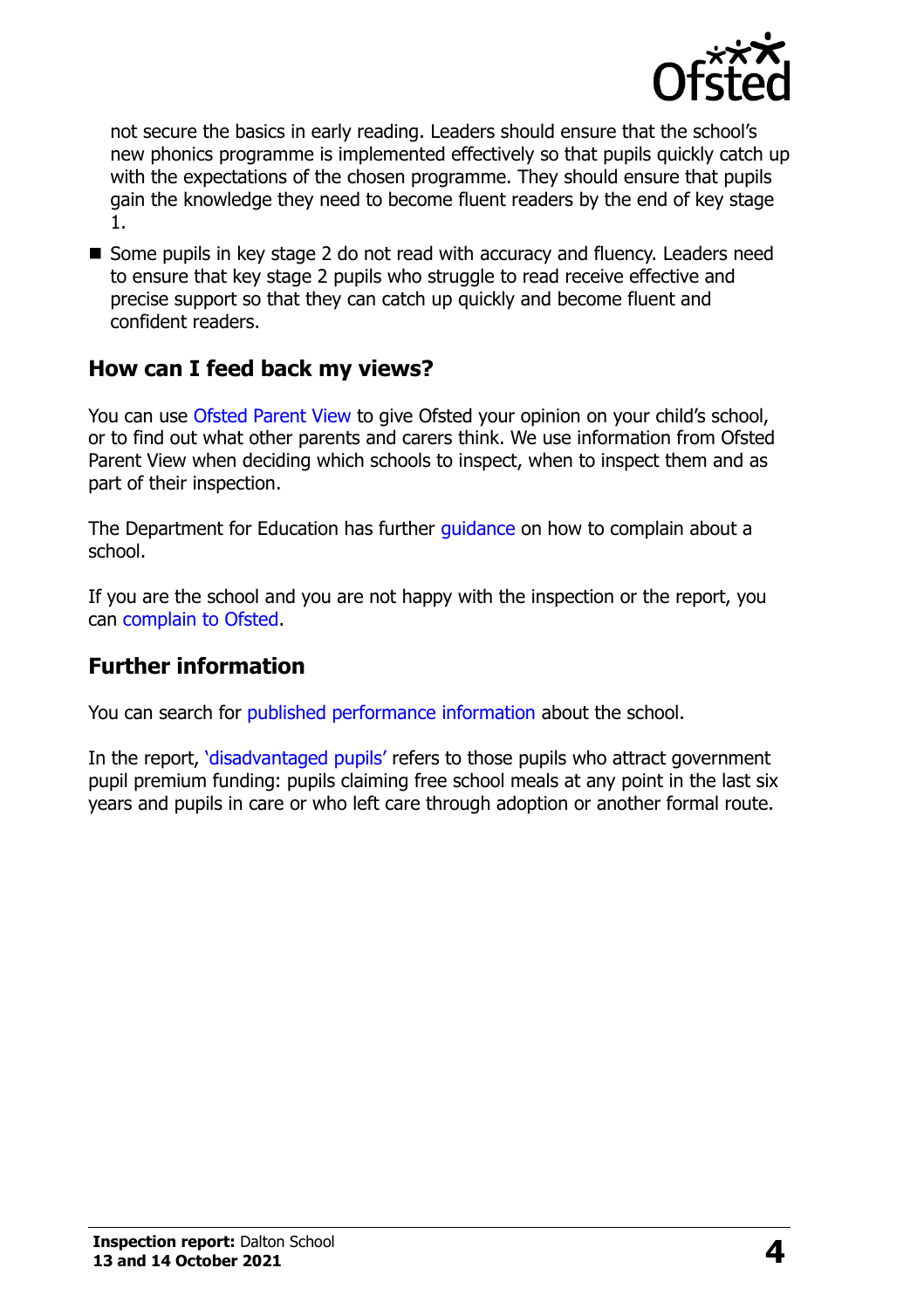

# **School details**

| Unique reference number             | 131849                                                          |
|-------------------------------------|-----------------------------------------------------------------|
| <b>Local authority</b>              | <b>Kirklees</b>                                                 |
| <b>Inspection number</b>            | 10199822                                                        |
| <b>Type of school</b>               | Primary                                                         |
| <b>School category</b>              | Maintained                                                      |
| Age range of pupils                 | 3 to 11                                                         |
| <b>Gender of pupils</b>             | Mixed                                                           |
| Number of pupils on the school roll | 504                                                             |
| <b>Appropriate authority</b>        | The governing body                                              |
| <b>Chair of governing body</b>      | Jason Bates                                                     |
| <b>Headteacher</b>                  | Ian Richardson                                                  |
| Website                             | www.daltonschool.co.uk                                          |
| Dates of previous inspection        | 8 and 9 June 2016, under section 5 of<br>the Education Act 2005 |

# **Information about this school**

■ The school has a specialist resource provision for pupils who have a visual impairment.

# **Information about this inspection**

The inspectors carried out this inspection under section 5 of the Education Act 2005.

- This was the first routine inspection the school received since the COVID-19 pandemic began. Inspectors discussed the impact of the pandemic with school leaders and have taken that into account in their evaluation.
- **Inspectors met with the headteacher, the senior leadership team, the SENCo,** middle leaders and a range of teaching and support staff. Meetings were held with two governors, including the chair of the governing body. The lead inspector had a telephone conversation with a representative of the local authority.
- Inspectors carried out deep dives in these subjects: art, early reading, history and mathematics. For each deep dive, inspectors met with subject leaders, looked at curriculum plans, visited a sample of lessons, spoke to teachers, spoke to some pupils about their learning and looked at samples of pupils' work.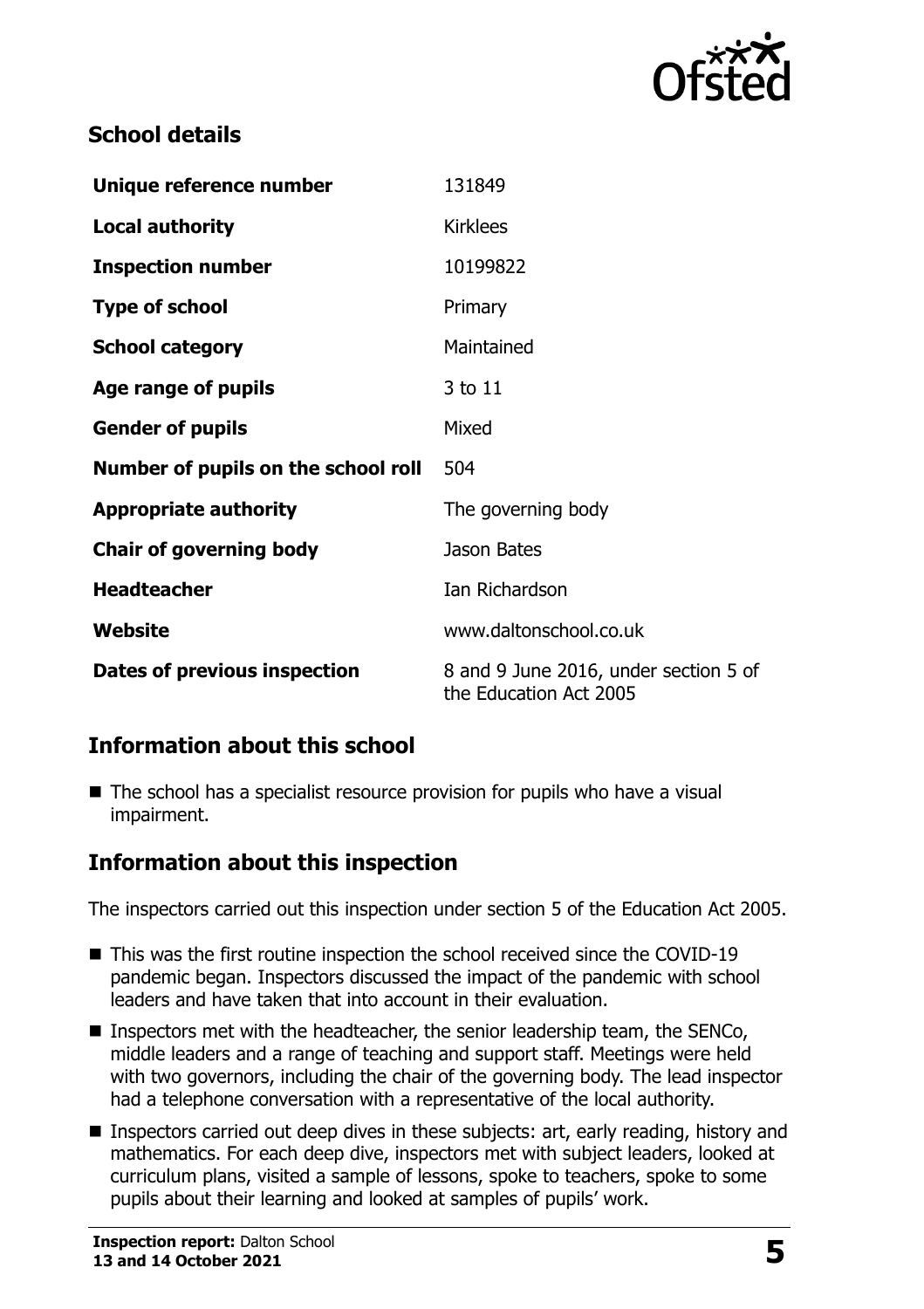

- Inspectors looked at pupils' punctuality, behaviour and conduct across the school day. They held discussions with groups of pupils. Inspectors met with different members of staff, including an early career teacher, to gauge their views on how well pupils behave and conduct themselves.
- **Inspectors carried out a range of activities to check the arrangements for keeping** pupils safe. They looked at the school's policies relating to safeguarding, met the designated safeguarding lead and considered records of the vetting checks the school makes on its staff.
- Inspectors looked at other information about behaviour, attendance and extracurricular activities that support pupils' personal development.
- Inspectors considered the 65 responses to Ofsted's survey for pupils and 58 responses to Ofsted's online questionnaire for staff. Inspectors also considered the views of 80 parents in their responses to Ofsted's online survey, Parent View, including nine free-text responses.

#### **Inspection team**

| Jean Watt, lead inspector | Her Majesty's Inspector |
|---------------------------|-------------------------|
| Peter Heaton              | Ofsted Inspector        |
| Jo Robinson               | Ofsted Inspector        |